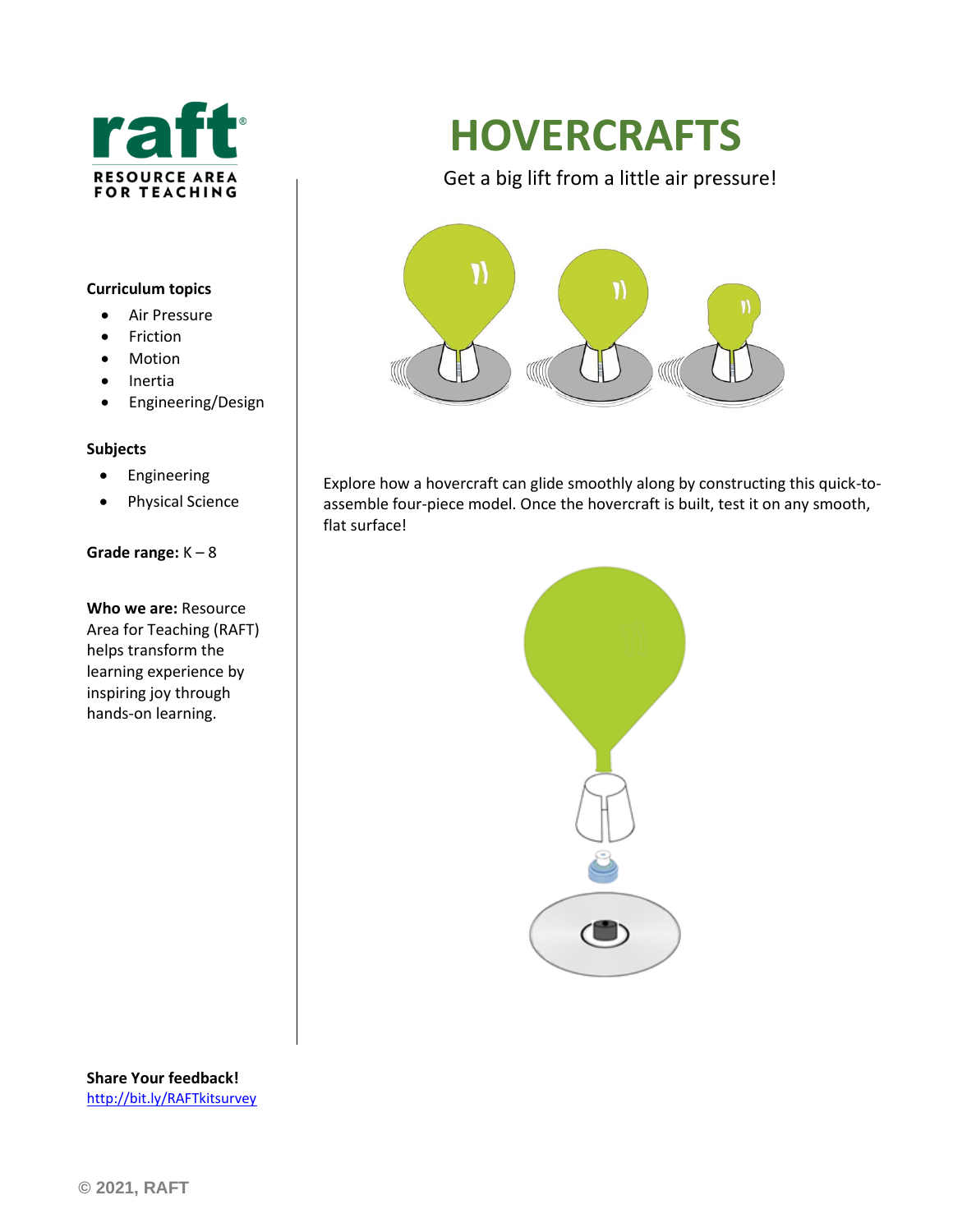### **Materials**

Materials in the kit may vary but generally, this kit contains the following:

- CD with smooth side (1)
- Plastic sports bottle cap (push/pull top) (1)
- Balloon, 6"-12" (1)
- Foam cylinder, double-sided adhesive (1)
- Index card,  $3'' \times 5''$  (1)

**WARNING: Children under 8 years can choke or suffocate on uninflated or broken balloons. Adult supervision required. Balloons contain natural rubber latex which may cause allergic reactions.**

## **To Do and Notice**

- Place the CD **smoother label side downward**. Remove the backing from one side of the foam cylinder, center it over the CD hole, adhesive side downward, and press down. See this RAFT video for assembly support [\(http://bit.ly/3czoNWe\)](http://bit.ly/3czoNWe). **1**
- Remove the backing from the top of the adhesive foam. Center the cap over foam, bottom downward, and press down. **2**
- Make a collar by folding the 3" x 5" index card in thirds. A collar will prevent the balloon from tipping and dragging on the table. **3**
- Place the assembled hovercraft on a smooth and clean counter, desktop, or horizontal whiteboard. Make sure the push/pull part of the sports cap is in the "down" position (closed). **4**
- Inflate the balloon, twist the neck to seal in the air, and place the balloon's neck over the sports cap. The neck of the balloon should seal tightly to cap. **5**
- Place the collar around the balloon as shown at right and untwist the balloon neck so that air flows through the cap. **6**
- Give the hovercraft a light push or spin, blow on the balloon, or fan the balloon to make the hovercraft move. The hovercraft should glide smoothly. If not, you can reposition the collar, poke more holes in the cap with a pushpin, and/or reclean the gliding surface to ensure a smooth "flight." **7**
- **Share** student learning with RAFT! Submit photos/video via email at [education@raft.net](mailto:education@raft.net) or on social media [\(Facebook,](https://www.facebook.com/raftbayarea/) [Twitter,](https://twitter.com/raftbayarea) [Instagram\)](https://www.instagram.com/resource_area_for_teaching/). **8**